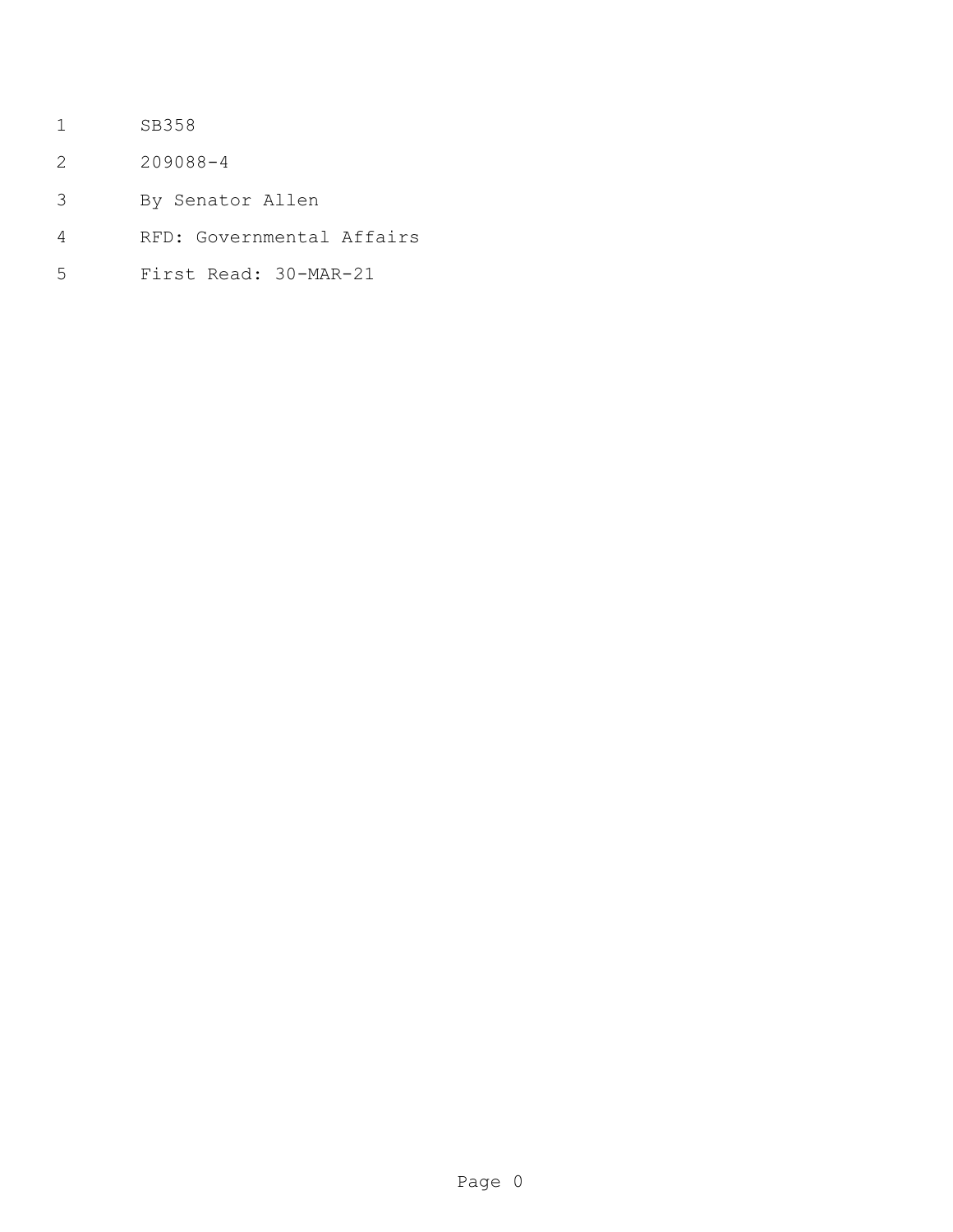209088-4:n:02/01/2021:CMH\*/bm LSA2020-2539R2 SYNOPSIS: Under existing constitutional law, the federal government may not require a state or its officers to administer or enforce a federal 11 regulatory program. This bill would create the Alabama Second Amendment Preservation Act to prohibit the state and its agencies and political subdivisions from participating in the enforcement of any federal 16 act, law, order, rule, or regulation relating to firearms, firearm accessories, or ammunition. This bill would also provide criminal penalties for a violation. Under existing constitutional law, the United States Congress is given the authority to 22 regulate interstate commerce. This bill would provide that firearms, firearm accessories, and ammunition that are manufactured in this state and remain in this 26 state, and are therefore only engaged in intrastate commerce, are not subject to federal law or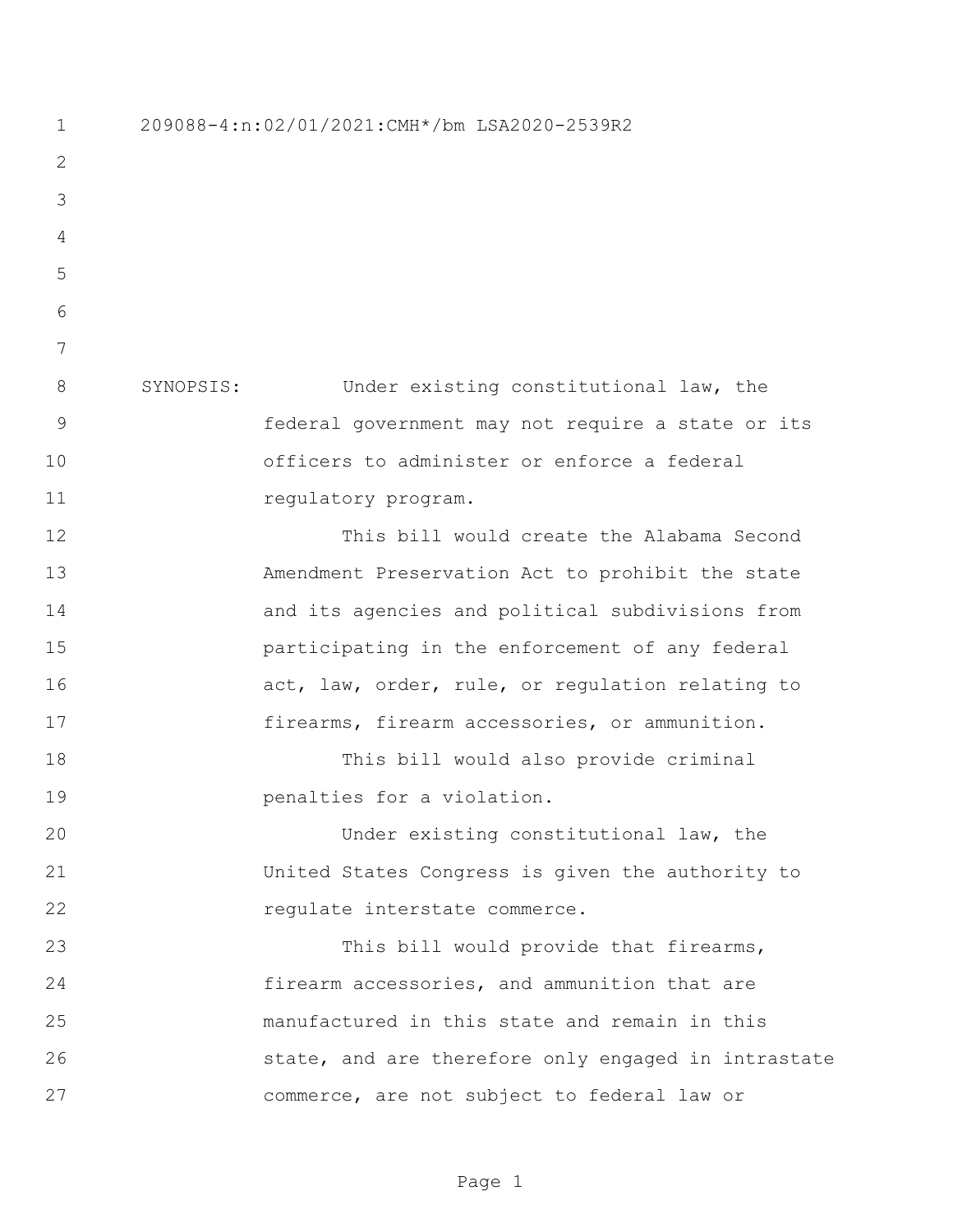regulation, including registration, under the authority of the United State Congress to regulate interstate commerce.

 Amendment 621 of the Constitution of Alabama of 1901, now appearing as Section 111.05 of the Official Recompilation of the Constitution of Alabama of 1901, as amended, prohibits a general law whose purpose or effect would be to require a new or increased expenditure of local funds from becoming effective with regard to a local governmental entity without enactment by a 2/3 vote unless: it comes within one of a number of specified exceptions; it is approved by the **affected entity;** or the Legislature appropriates funds, or provides a local source of revenue, to 16 the entity for the purpose.

 The purpose or effect of this bill would be to require a new or increased expenditure of local 19 funds within the meaning of the amendment. However, the bill does not require approval of a local governmental entity or enactment by a 2/3 vote to become effective because it comes within one of the specified exceptions contained in the amendment.

 A BILL 26 TO BE ENTITLED

27 AN ACT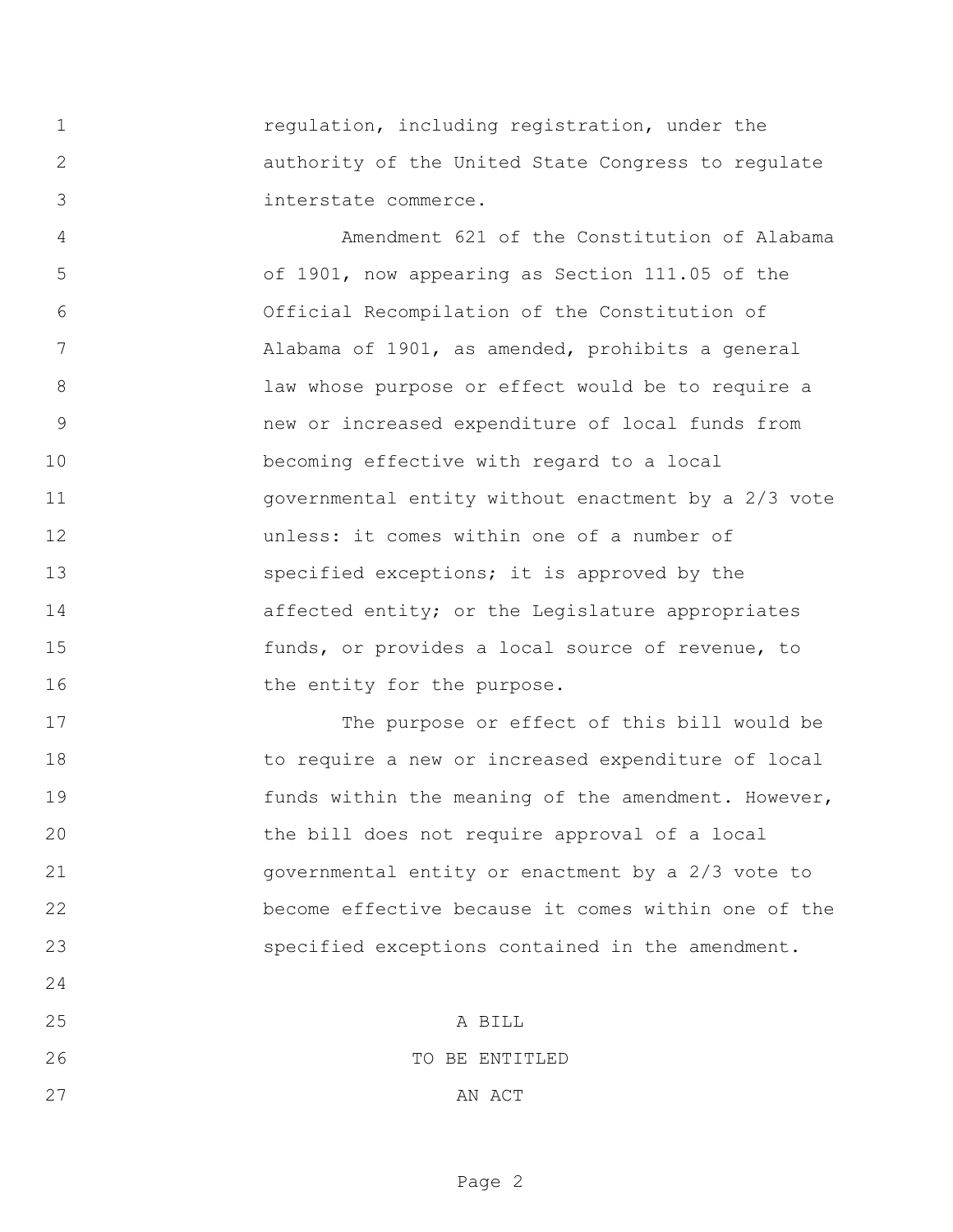Relating to firearms; to provide prohibitions on the enforcement of federal laws relating to firearms and accessories and ammunition thereof; to provide criminal penalties for a violation; to provide that certain firearms, firearm accessories, and ammunition that are manufactured in 7 this state are not subject to federal law or regulation; and in connection therewith would have as its purpose or effect the requirement of a new or increased expenditure of local funds within the meaning of Amendment 621 of the Constitution of Alabama of 1901, now appearing as Section 111.05 of the Official Recompilation of the Constitution of Alabama of 1901, as amended.

BE IT ENACTED BY THE LEGISLATURE OF ALABAMA:

 Section 1. This act shall be known and may be cited as the Alabama Second Amendment Preservation Act.

 Section 2. (a) The Legislature finds and declares all of the following:

 (1) The Second Amendment to the United States Constitution protects an individual's right to "keep and bear arms" and further provides that the right to keep and bear arms may not be infringed.

 (2) It is the intent of the Legislature to protect Alabama employees, including law enforcement officers, from being directed, through federal executive orders, agency orders, statutes, laws, rules, or regulations that violate their oath of office and individual rights affirmed under the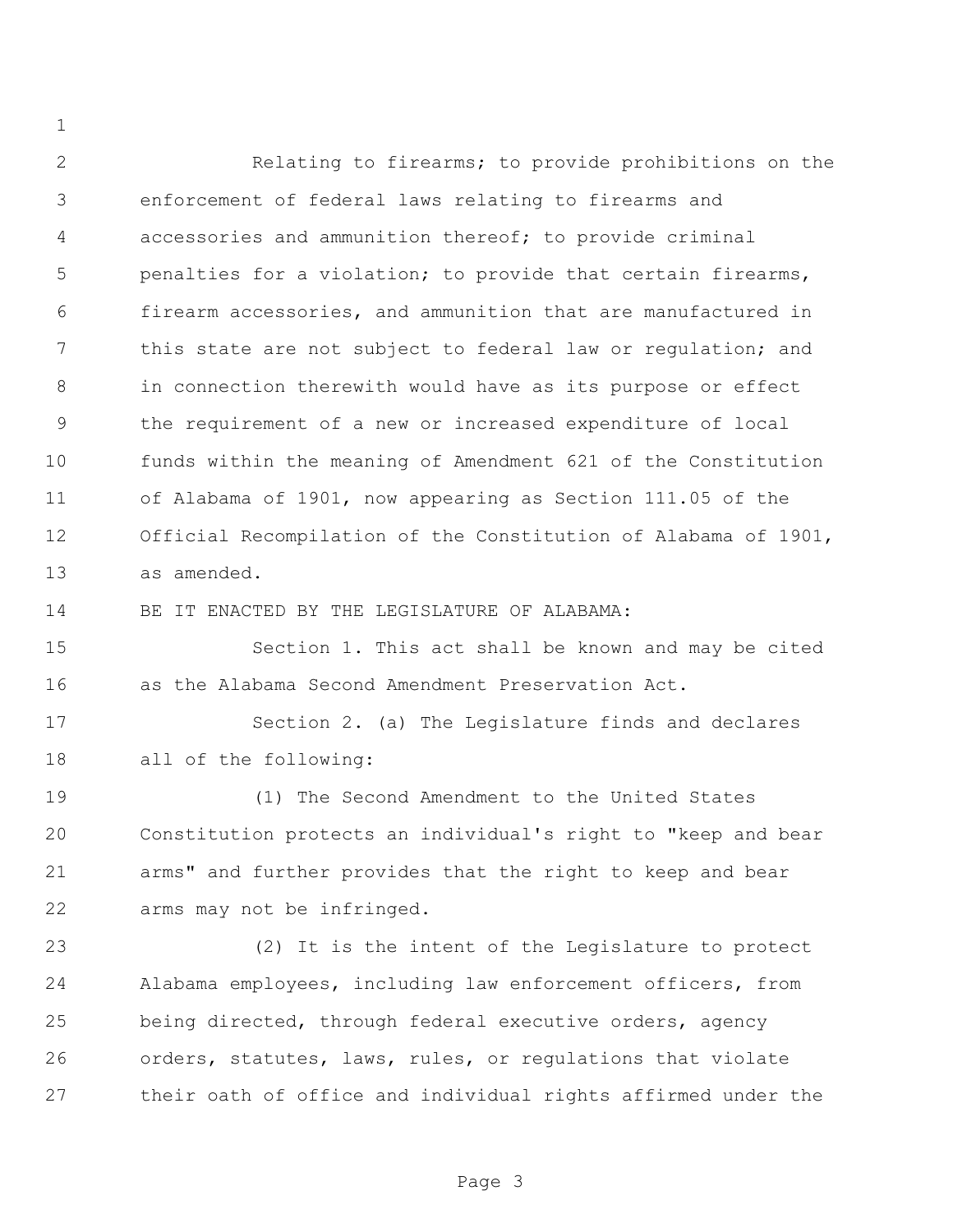Second Amendment of the United States Constitution and Section 26 of the Constitution of Alabama of 1901.

 (3) Pursuant to and in furtherance of the principles of federalism enshrined in the United States Constitution, the federal government may not commandeer this state's officers, agents, or employees to participate in the enforcement or facilitation of any federal program not expressly required by 8 the United States Constitution.

 (4) The right to be free from the commandeering hand of the federal government has been most notably recognized by 11 the United States Supreme Court in Printz v. United States, 521 U.S. 898 (1997), when the Court held: "The Federal Government may neither issue directives requiring the States to address particular problems, nor command the States' officers, or those of their political subdivisions, to 16 administer or enforce a federal regulatory program."

 (5) The anti-commandeering principles recognized by 18 the U.S. Supreme Court in Printz are predicated upon the advice of James Madison, who, in The Federalist No. 46, argued for a "refusal to cooperate with officers of the Union" when faced with unconstitutional federal measures or constitutional, but unpopular, federal measures.

 (b)(1) Notwithstanding any provision of law to the contrary, no public funds of this state or any political subdivision of this state may be allocated for the implementation, regulation, or enforcement of any executive order or directive issued by the President of the United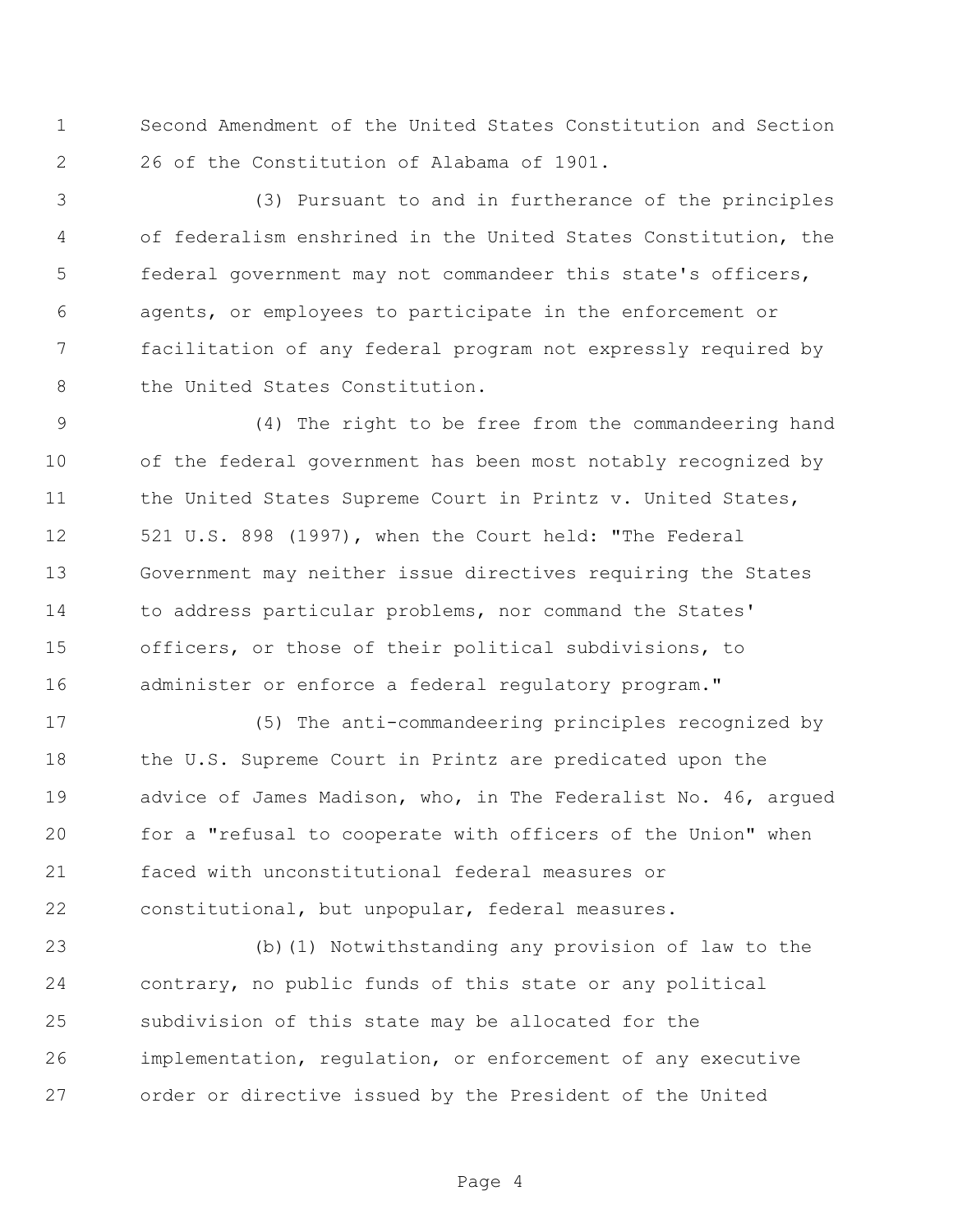States, or of any act of the United States Congress, that becomes effective after January 1, 2021, that regulates the ownership, use, or possession of firearms, ammunition, or firearm accessories.

 (2) Notwithstanding any provision of law to the contrary, no property of this state, or any political subdivision of this state, shall be allocated for the implementation, regulation, or enforcement of any executive order or directive issued by the President of the United States, or any act of the United States Congress, that becomes effective after January 1, 2021, that regulates the ownership, use, or possession of firearms, ammunition, or firearm accessories.

 (3) Notwithstanding any provision of law to the contrary, no appointed or elected official, officer, employee, or agent of the state, or any political subdivision of the state, when acting in an official capacity, shall implement, administer, or enforce an executive order or directive issued by the President of the United States, or any act of the United States Congress, that becomes effective after January 21 1, 2021, that regulates the ownership, use, or possession of firearms, ammunition, or firearm accessories.

23 (c)(1) Any appointed or elected official, officer, employee, or agent of the state, or any political subdivision of the state, who knowingly violates this section, on a first violation, shall be guilty of a Class C misdemeanor and shall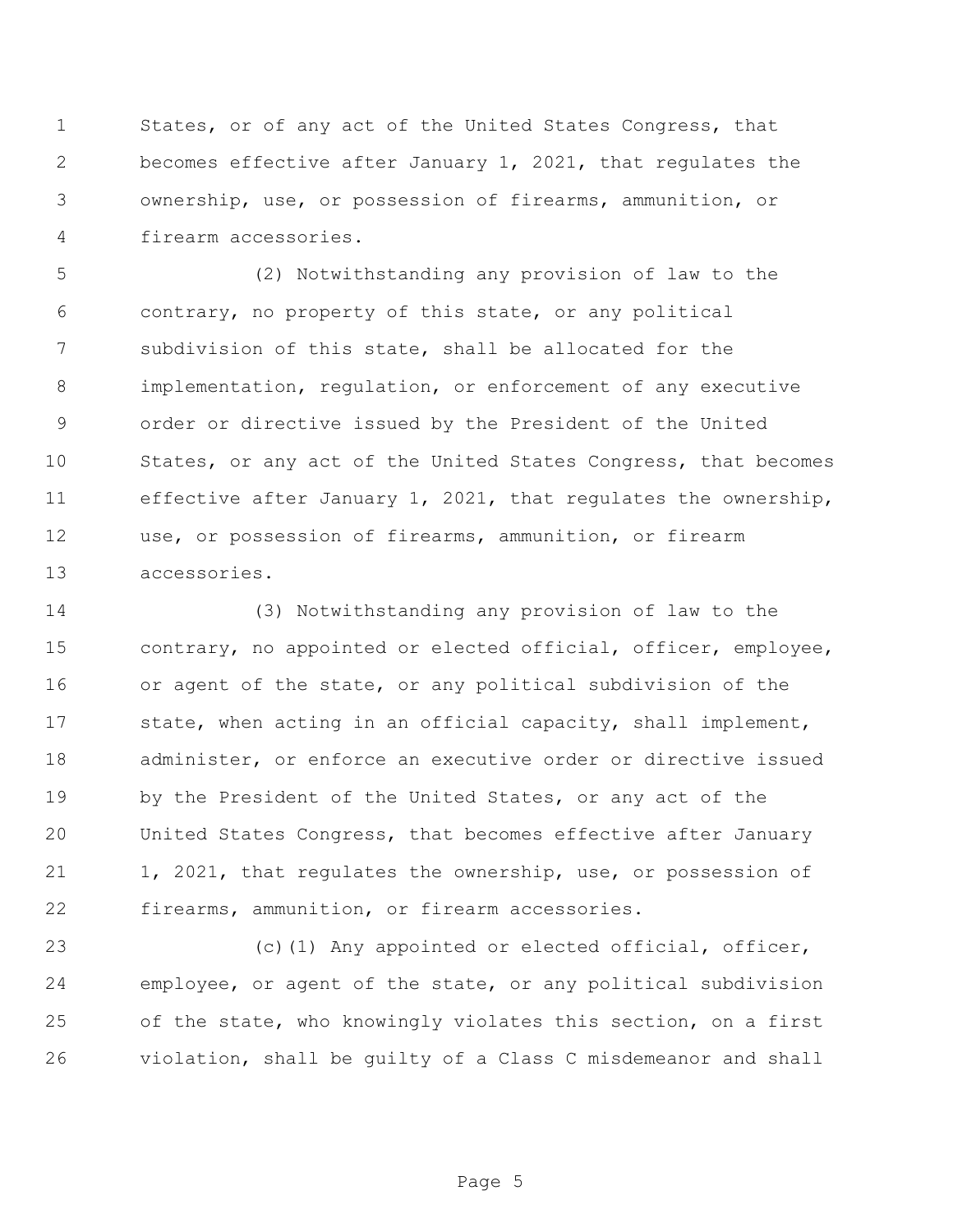be fined not less than five hundred dollars (\$500) or more 2 than five thousand dollars (\$5,000).

 (2) An appointed or elected official, officer, employee, or agent of the state, or any political subdivision of the state, who knowingly violates this section, on a second or subsequent violation, shall be guilty of a Class B misdemeanor and shall be fined not less than one thousand dollars (\$1,000) or more than seven thousand dollars (\$7,000).

 Section 3. (a)(1) Upon the adoption of a rule, order, ordinance, resolution, or other official policy by a political subdivision of the state which intentionally 12 requires actions that violate Section 2, a resident of this state may file a complaint with the Attorney General. The complaint shall include evidence supporting an allegation that 15 the political subdivision has adopted a rule, order, ordinance, resolution, or policy under which the entity enforces a federal law in violation of Section 2.

 (2) If the Attorney General determines that a complaint filed under subdivision (1) is valid, the Attorney General may petition the court to compel compliance with this act. The petition shall be filed in the circuit court of the county in which the principal office of the political subdivision is located.

 (3) Upon a finding that political subdivision is in violation of Section 2, the court shall award the Attorney General reasonable expenses incurred in obtaining relief under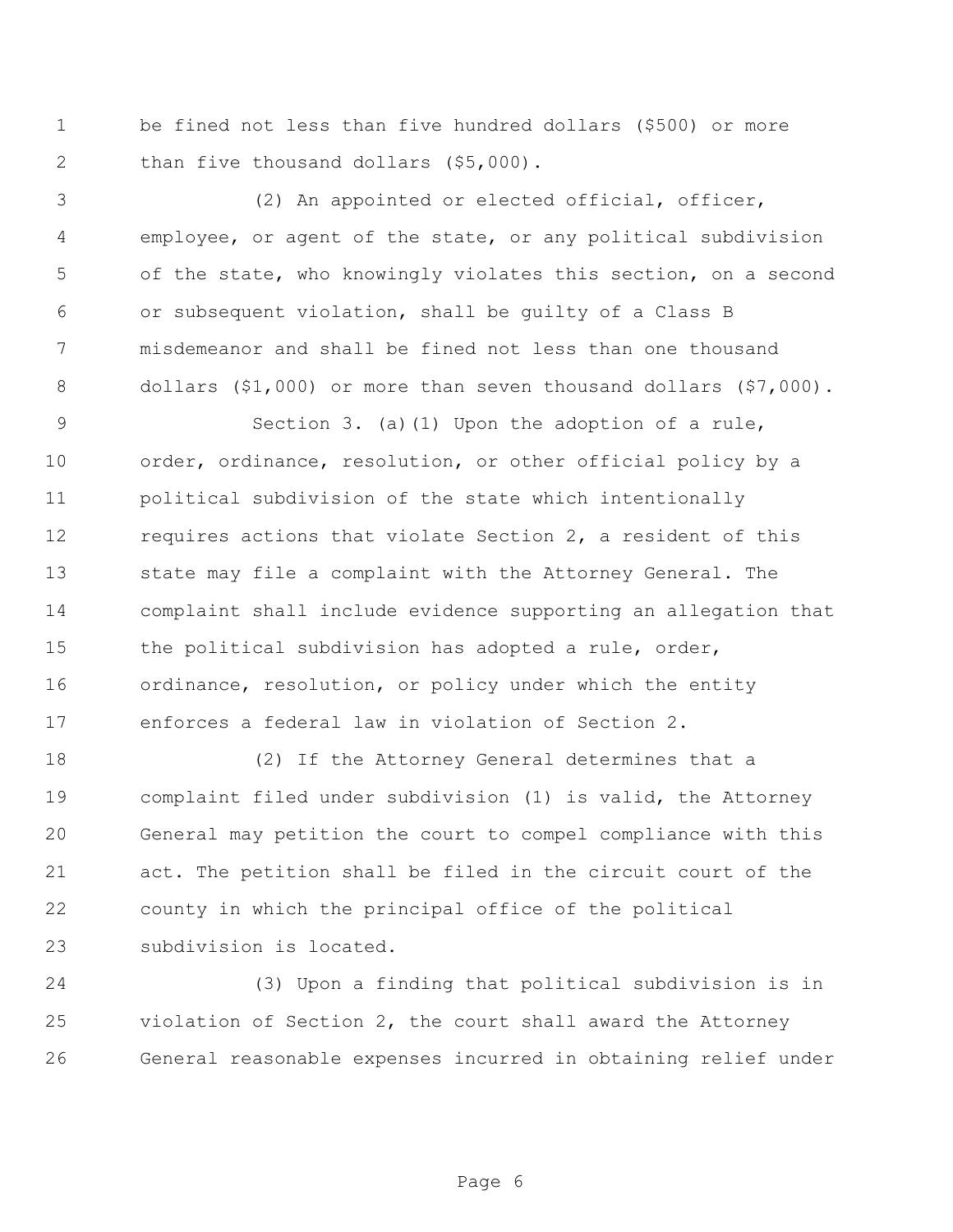this section, including court costs, reasonable attorney's fees, investigative costs, witness fees, and deposition costs.

 (b) Following the year in which a final judicial determination in an action brought under this section is made that the political subdivision has intentionally required actions that violate Section 2, all state grant funds for the political subdivision shall be denied for the fiscal year. The state grant funds shall continue to be denied for each subsequent fiscal year unless and until the political subdivision is in full compliance with Section 2.

 Section 4. (a) The Legislature finds and declares all of the following:

 (1) The Tenth Amendment to the United States Constitution guarantees to the states and their people all powers not granted to the federal government elsewhere in the United States Constitution and reserves to the State of Alabama and its people certain powers as they were understood at the time that Alabama was admitted to statehood in 1819, and the guaranty of these powers is a matter of contract between the State of Alabama and its people and the United States as of the time that the compact with the United States was agreed upon and adopted by Alabama and the United States in 1819.

 (2) The Ninth Amendment to the United States Constitution guarantees to the people rights not granted in the United States Constitution and reserves to the people of Alabama certain rights as they were understood at the time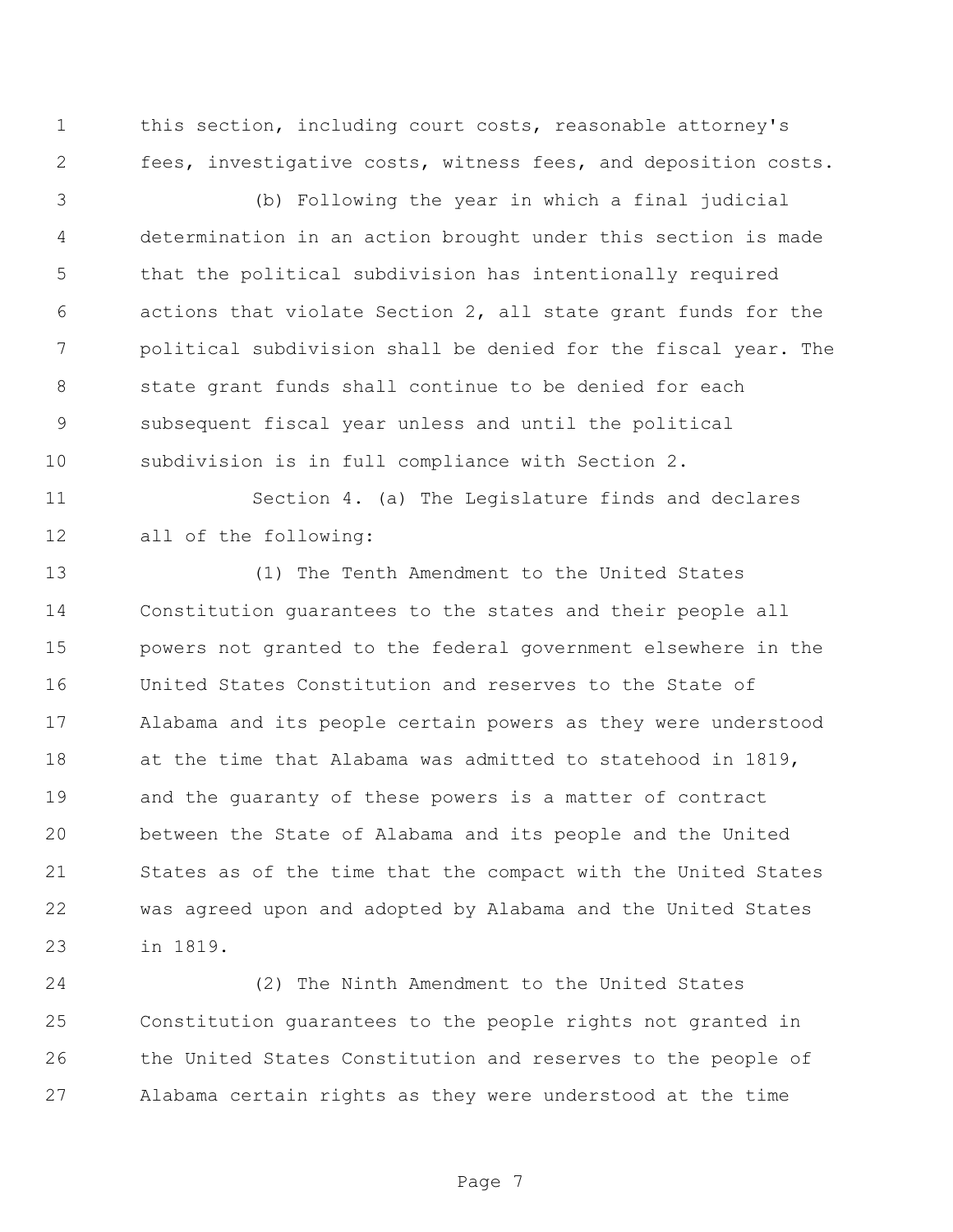Alabama was admitted into statehood in 1819, and the guaranty of these rights is a matter of contract between the State of Alabama and its people and the United States as of the time that the compact with the United States was agreed upon and adopted by Alabama and the United States in 1819.

 (3) The power to regulate intrastate commerce is vested in the several states under the Ninth and Tenth Amendments to the United States Constitution.

 (4) The Second Amendment to the United States Constitution reserves to the people the right to keep and bear arms as that right was understood at the time that Alabama was admitted into statehood in 1819, and the guaranty of that right is a matter of contract between the State of Alabama and its people and the United States as of the time that the compact with the United States was agreed upon and adopted by Alabama and the United States in 1819.

 (b) As used in this section, the following terms shall have the following meanings:

 (1) FIREARM ACCESSORY. An item that is used in conjunction with or mounted onto a firearm, but is not essential to the basic function of the firearm. The term includes a telescopic or laser sight, magazine, flash or sound suppressor, folding or aftermarket stock and grip, speedloader, ammunition carrier, and light for target illumination.

 (2) GENERIC AND INSIGNIFICANT PART. An item that has manufacturing or consumer product applications other than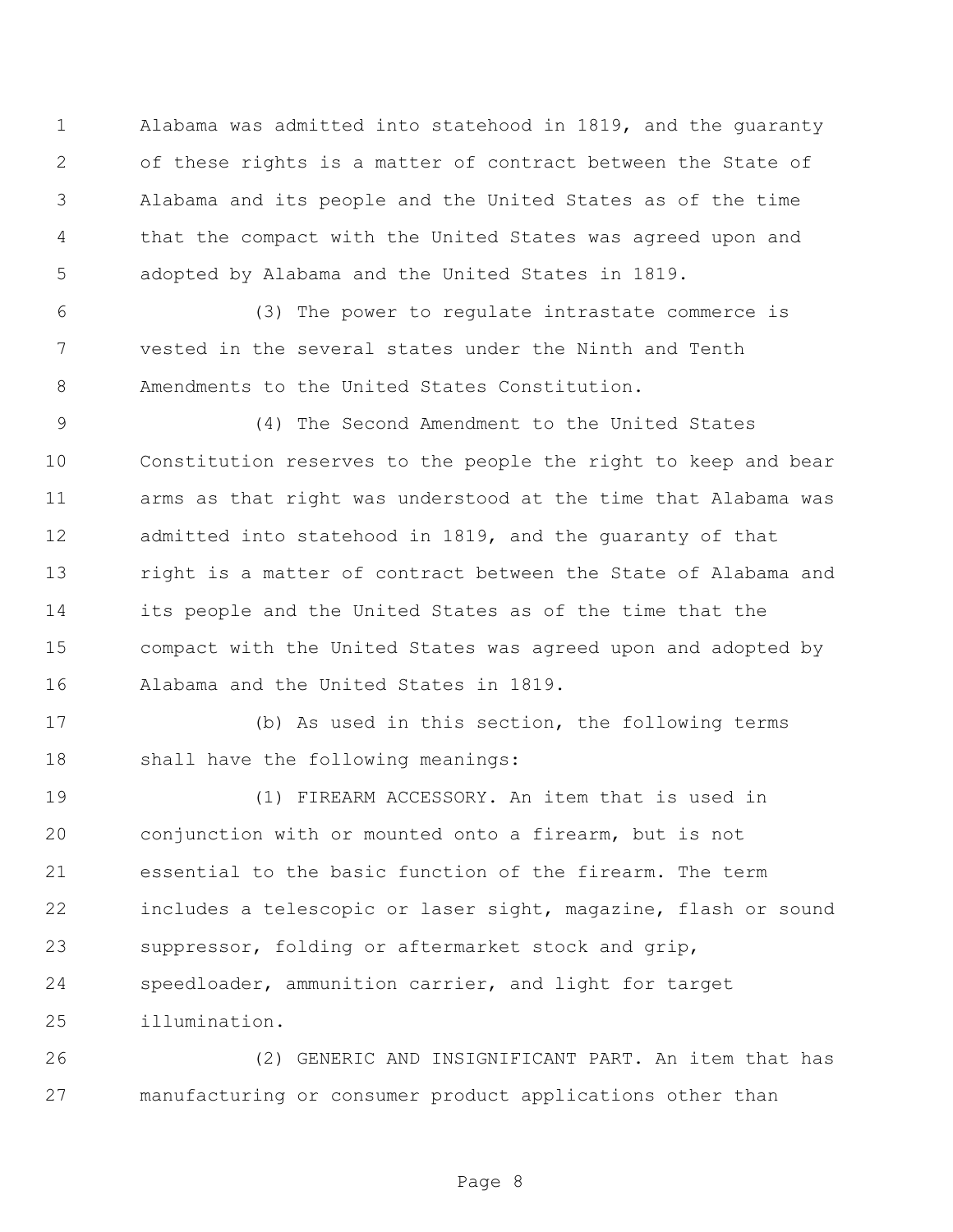inclusion in a firearm, a firearm accessory, or ammunition. The term includes a spring, screw, nut, and pin.

 (3) MANUFACTURED IN THIS STATE. An item that is manufactured in this state from basic materials and without the inclusion of any part imported from another state other than a generic and insignificant part. Notwithstanding the foregoing, a firearm is manufactured in this state if it is manufactured as described in the preceding sentence without regard to whether a firearm accessory or ammunition imported into this state from another state is attached to or used in conjunction with it.

 (4) MANUFACTURING. The term includes forging, casting, machining, or any other process used for working a material.

 (c) Subject to subsection (e), a firearm, a firearm accessory, or ammunition that is commercially or privately manufactured in Alabama, that is sold in Alabama, and that remains within the borders of Alabama is not subject to federal law or regulation, including registration, under the authority of the United State Congress to regulate interstate commerce, as the item has not traveled in interstate commerce.

22 (d)(1) This section applies to firearms, ammunition, or firearm accessories that are manufactured in Alabama from basic materials and that can be manufactured without the inclusion of any significant parts imported from another state.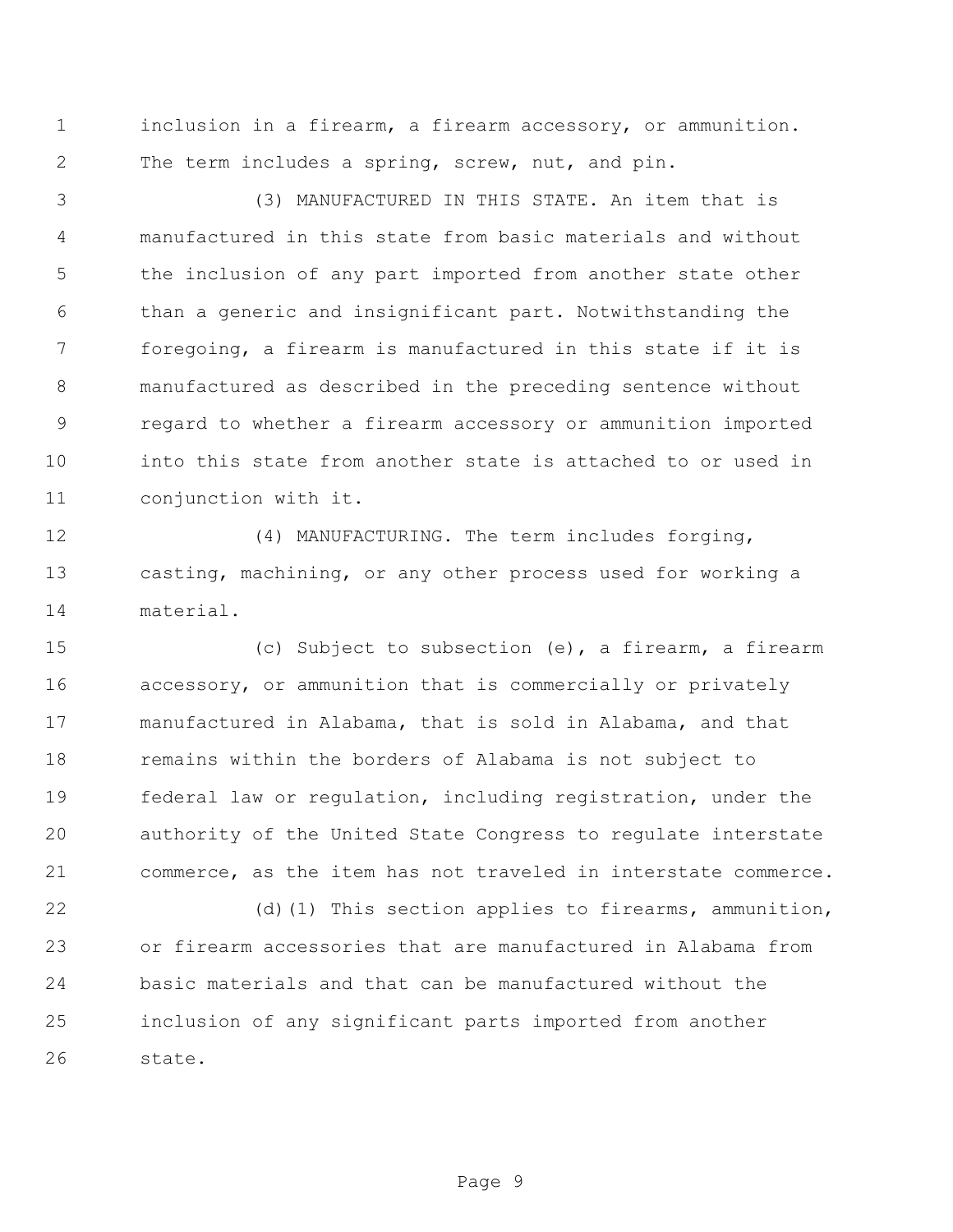(2) Generic and insignificant parts that have other manufacturing or consumer product applications are not firearms, ammunition, or firearm accessories, and their importation into Alabama and incorporation into a firearm, ammunition, or a firearm accessory manufactured in Alabama does not subject the firearm, ammunition, or firearm accessory to federal regulation.

 (3) A basic material from which a firearm, a firearm accessory, or ammunition is manufactured in this state, including unmachined steel and unshaped wood, is not a firearm, a firearm accessory, or ammunition and is not subject 12 to federal regulation under the authority of the United States Congress to regulate interstate commerce as if it actually were a firearm, a firearm accessory, or ammunition.

 (e) A firearm manufactured in this state is exempt from federal law or regulation under subsection (c) only if the firearm has the words "Made in Alabama" clearly stamped on 18 a central metallic part of the firearm, such as the receiver or frame.

 (f) The Attorney General shall defend a resident of 21 this state whom the federal government attempts to prosecute, claiming the power to regulate interstate commerce, for a violation of a federal law or regulation concerning the manufacture, sale, transfer, or possession of firearms, ammunition, or firearm accessories manufactured and retained in this state.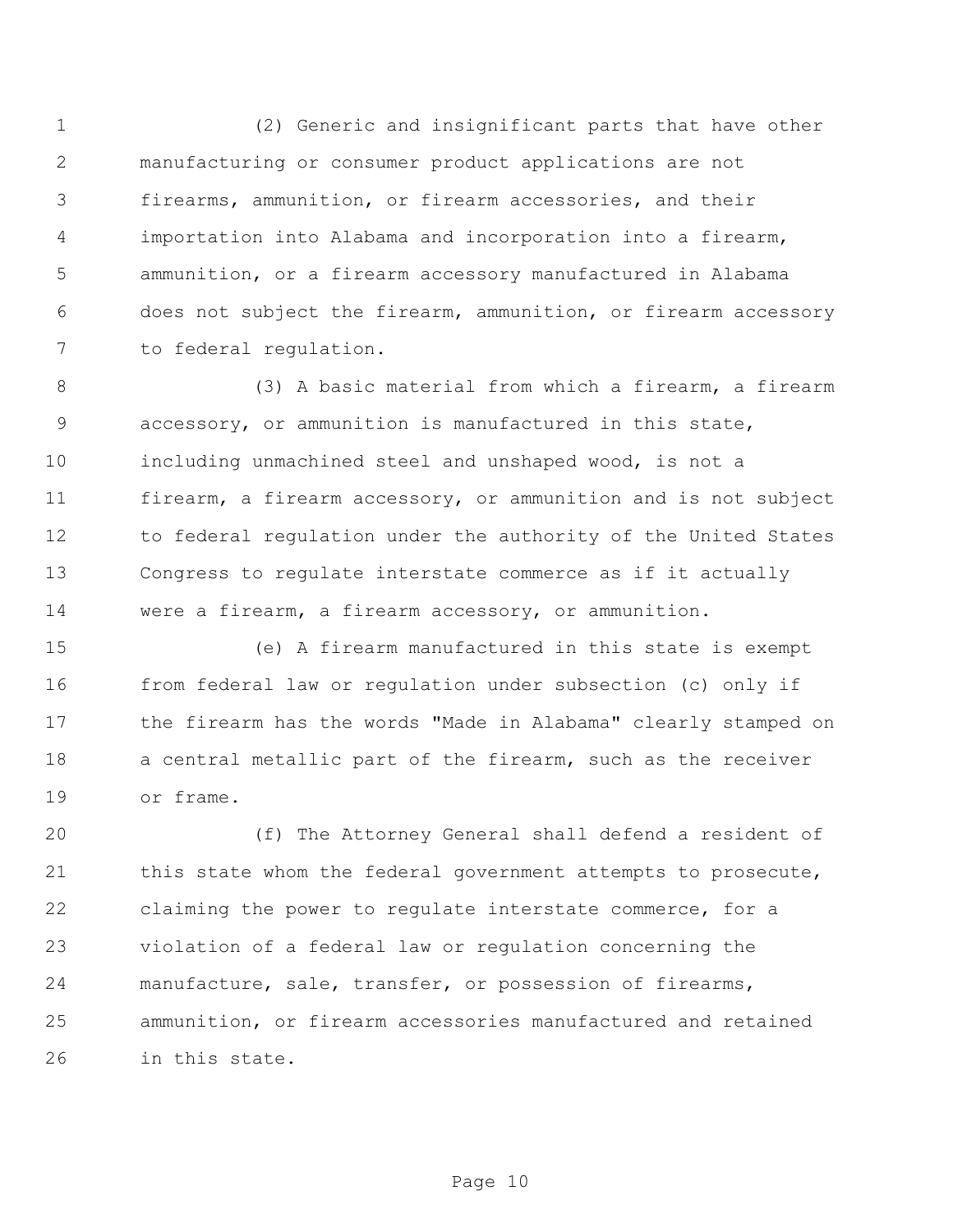(g) This section does not apply to any of the following:

 (1) A firearm that cannot be carried and used by one person.

 (2) A firearm that has a bore diameter greater than 1.5 inches and that uses smokeless powder and not black powder as a propellant.

 (3) Ammunition with a projectile that explodes using an explosion of chemical energy after the projectile leaves the firearm.

 (4) A firearm that discharges two or more projectiles with one activation of the trigger or other firing device.

 Section 5. (a) The following federal acts, laws, executive orders, administrative orders, court orders, rules, and regulations shall be considered infringements on the people's right to keep and bear arms, as guaranteed by the Second Amendment to the United States Constitution, within the 19 borders of this state, including, but not limited to, all of the following:

 (1) Any tax, levy, fee, or stamp imposed on firearms, ammunition, or firearm accessories not common to all other goods and services that might reasonably be expected to create a chilling effect on the purchase or ownership of those items by law abiding residents of the state.

 (2) Any registration or tracking of firearms, ammunition, or firearm accessories that might reasonably be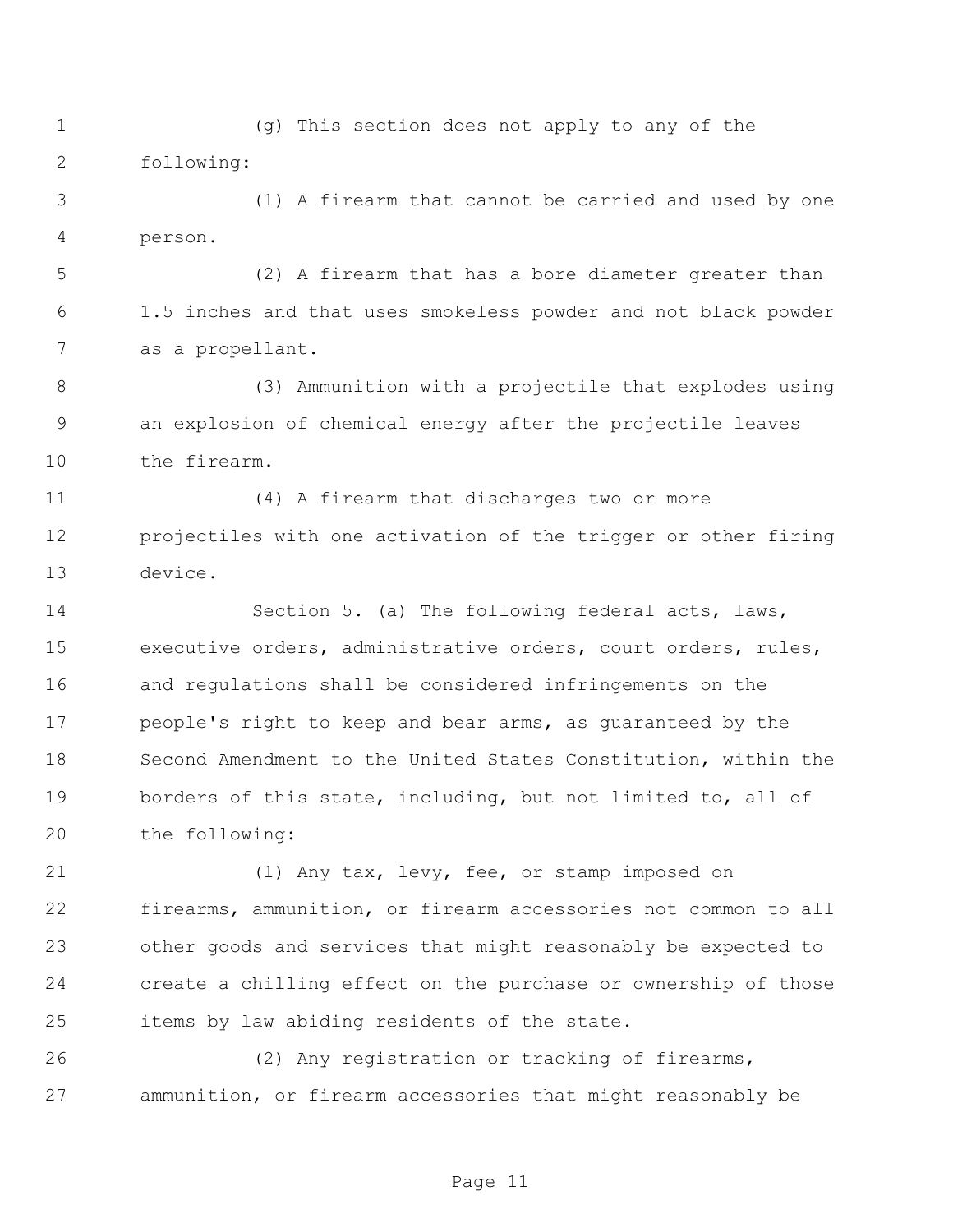expected to create a chilling effect on the purchase or ownership of those items by law abiding residents of the state.

 (3) Any registration or tracking of the owners of firearms, ammunition, or firearm accessories that might reasonably be expected to create a chilling effect on the purchase or ownership of those items by law abiding residents of the state.

 (4) Any act forbidding the possession, ownership, use, or transfer of a firearm, ammunition, or firearm accessory by law abiding residents of the state.

12 (5) Any act ordering the confiscation of firearms, ammunition, or firearm accessories from law abiding residents of the state.

 (b) A federal act, law, executive order, administrative order, court order, rule, or regulation that infringes on a person's right to keep and bear arms as provided under subsection (a) shall be void and of no effect in this state.

 (c) As used in this section, the term "law abiding residents of the state" includes those individuals not otherwise precluded under state law from possessing a firearm.

 Section 6. The provisions of this act are severable and if any provision of this act or the application of such provision to any person or circumstance is declared invalid for any reason, such declaration shall not affect the validity of the remaining portions of this act.